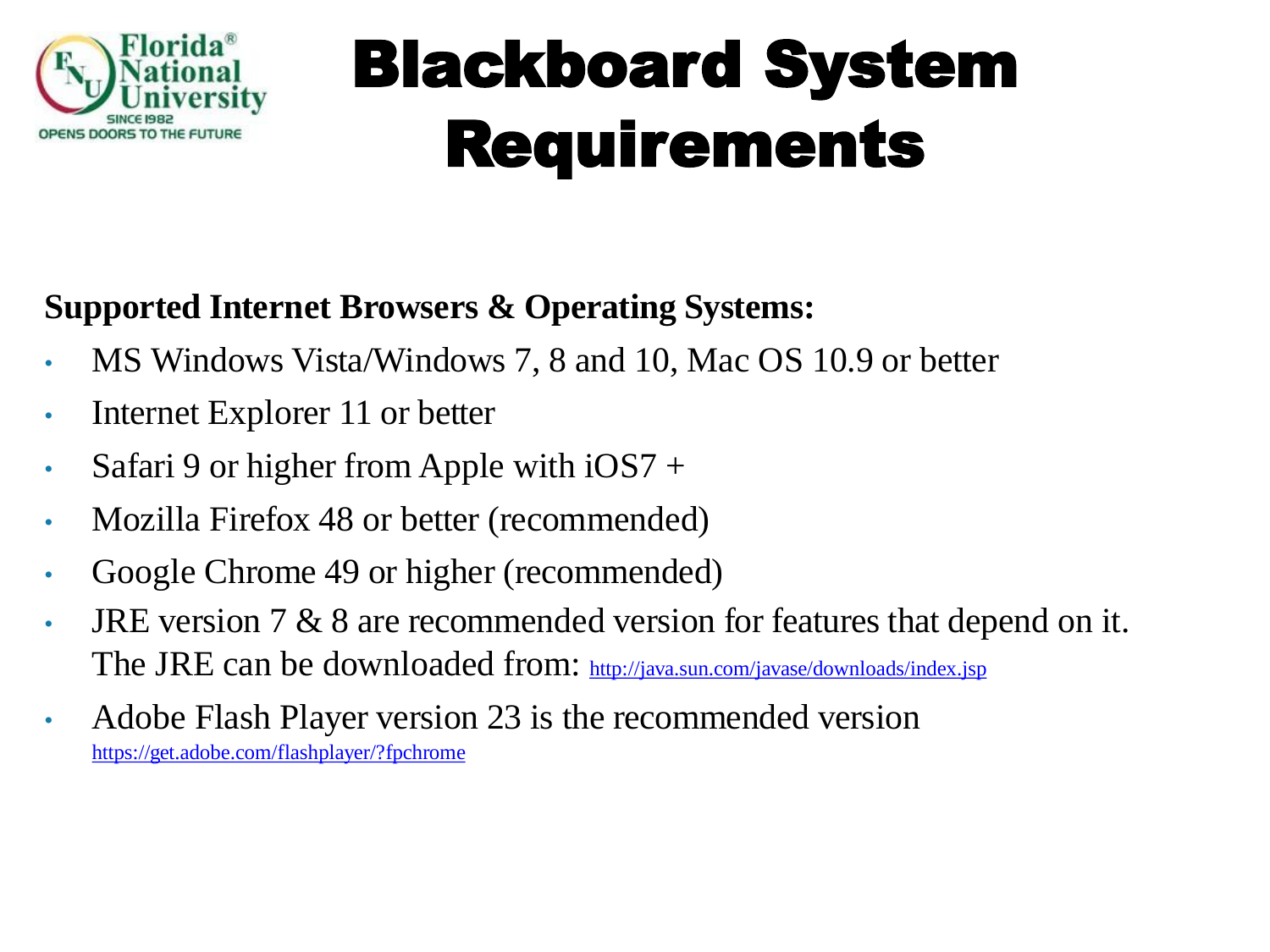

- High speed Internet is strongly recommended for efficient use of all
- the applications
- Technologies not supported:
	- Windows XP
	- Windows, Mac OS, and Linux systems not running a supported browser
	- Internet Explorer versions 10 and lower which are not longer supported by Microsoft; Internet Explorer on mobile devices
	- Firefox versions 30 and lower on desktop; all Firefox version on mobile devices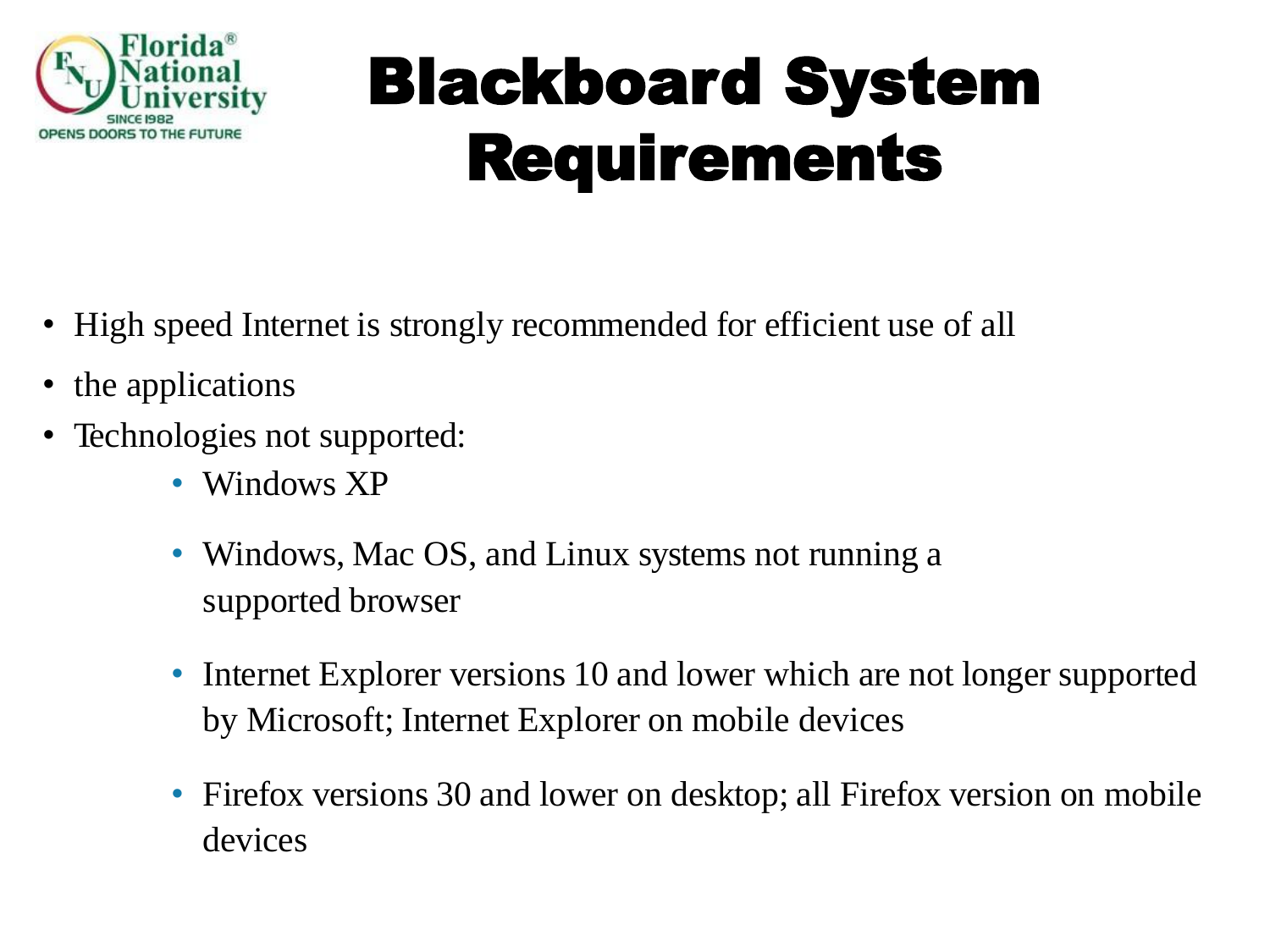

Technologies not supported: (cont.)

- Chrome versions 35 and lower (version 34 and lower on mobile devices)
- Safari version 5 and lower
- JRE 5 for Blackboard Learn Original user interfaces.

It is recommended to keep your computer upgraded to the latest version of software for a better learning experience